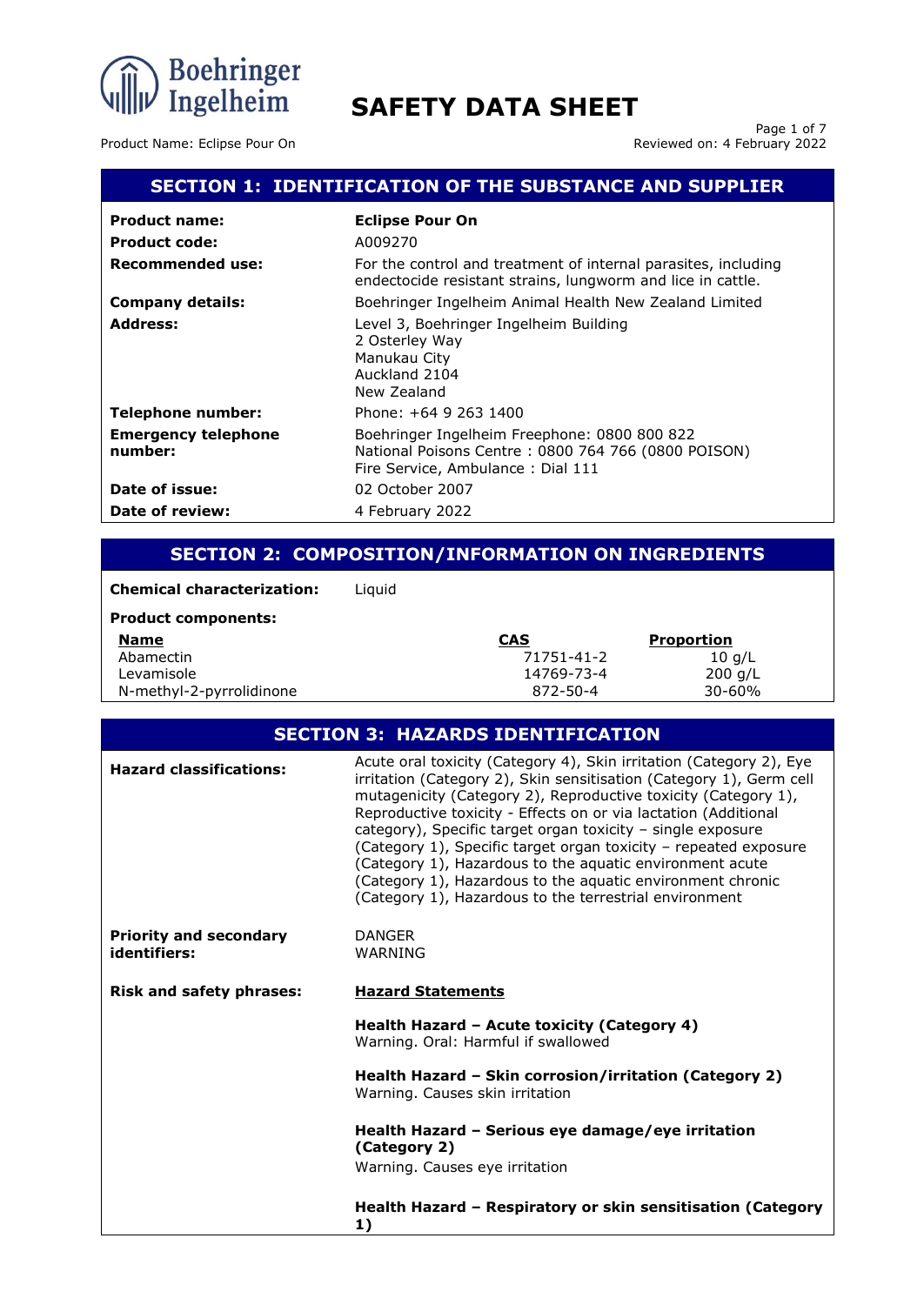# **SAFETY DATA SHEET**

Page 2 of 7 Product Name: Eclipse Pour On **Reviewed on: 4 February 2022** 

#### Warning. May cause an allergic skin reaction

**Health Hazard – Germ cell mutagenicity (Category 2)** Warning. Suspected of causing genetic defects

**Health Hazard – Reproductive toxicity (Category 1)** Danger. May damage fertility or the unborn child

**Health Hazard – Reproductive toxicity – Effects on or via lactation (Additional category)** May cause harm to breast-fed children

**Health Hazard - Specific target organ toxicity – single exposure (Category 1)** Danger. Causes damage to organs

**Health Hazard - Specific target organ toxicity – repeated exposure (Category 1)** Danger. Causes damage to organs through prolonged or repeated

### **Environmental hazards - Hazardous to the aquatic environment acute (Category 1)**

Warning. Very toxic to aquatic life

exposure

#### **Environmental hazards - Hazardous to the aquatic environment chronic (Category 1)**

Warning. Very toxic to aquatic life with long lasting effects

#### **Environmental hazards – Hazardous to the terrestrial environment**

Hazardous to soil organisms Hazardous to terrestrial vertebrates Hazardous to terrestrial invertebrates

#### **Precautionary statements**

#### **Precautionary statement - General**

P101 If medical advice is needed, have product container or label at hand P102 Keep out of reach of children P103 Read carefully and follow all instructions

#### **Precautionary statement – Prevention**

P201 Obtain special instructions before use P202 Do not handle until all safety precautions have been read and understood P260 Do not breathe dust/fume/gas/mist/vapours/spray P261 Avoid breathing dust/fume/gas/mist/vapours/spray P263 Avoid contact during pregnancy and while nursing P264 Wash contaminated skin/eyes thoroughly after handling P270 Do not eat, drink or smoke when using this product P272 Contaminated clothing should not be allowed out of the workplace P273 Avoid release to the environment P280 Wear protective gloves/protective clothing/eye protection/face protection

#### **Precautionary statement – Response**

P301 + P312 IF SWALLOWED: Call a POISON CENTRE/Doctor if you feel unwell P302 + P352 IF ON SKIN: Wash with plenty of water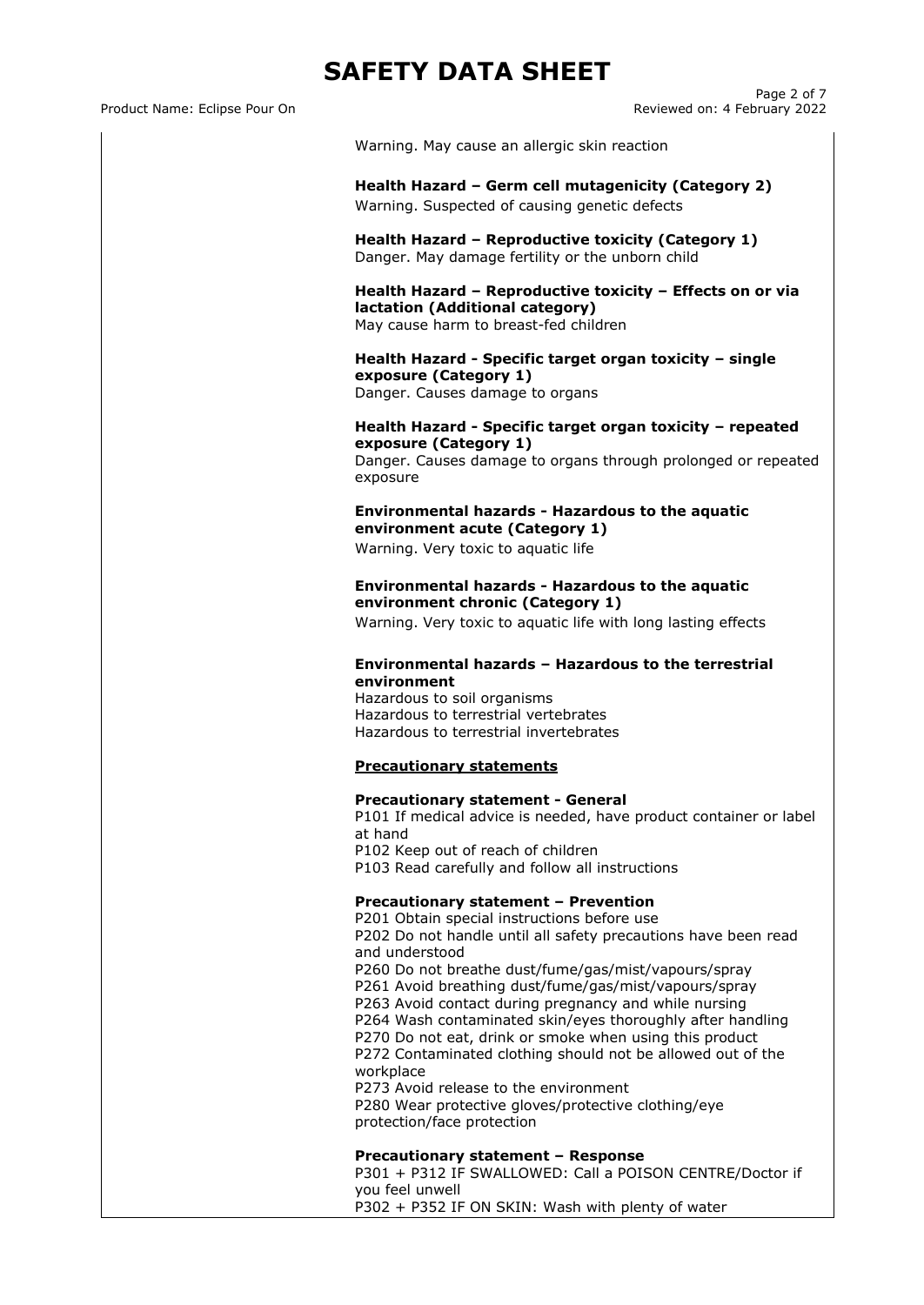# **SAFETY DATA SHEET**

Product Name: Eclipse Pour On **Reviewed On: 4 February 2022** 

Page 3 of 7

P305 + P351 + P338 IF IN EYES: Rinse cautiously with water for several minutes. Remove contact lenses, if present and easy to do. Continue rinsing P308+P311 IF exposed or concerned: Call a POISON CENTRE/Doctor P308 + P313 IF exposed or concerned: Get medical advice/attention P314 Get medical advice/attention if you feel unwell P321 Specific treatment – see Section 4: First Aid Measures P330 Rinse mouth P332 + P313 If skin irritation occurs: Get medical advice/attention P333 + P313 If skin irritation or rash occurs: Get medical advice/attention P337 + P313 If eye irritation persists: Get medical advice/attention P362 + P364 Take off contaminated clothing and wash it before reuse P391 Collect spillage

**Precautionary statement – Storage** P405 Store locked up

#### **Precautionary statement – Disposal**

P501 Dispose of contents/container according to the label description of one or more appropriate and achievable methods for the disposal of a substance in accordance with the Hazardous Substances (Disposal) Regulations 2001. This may also include any method of disposal that must be avoided. See Section 13 for disposal details.

| <b>SECTION 4: FIRST AID MEASURES</b> |                                                                                                                                                                                                                                                                                                                                                                              |
|--------------------------------------|------------------------------------------------------------------------------------------------------------------------------------------------------------------------------------------------------------------------------------------------------------------------------------------------------------------------------------------------------------------------------|
| Necessary first aid<br>measures:     | For advice contact the National Poisons Centre on 0800 POISON<br>(0800 764 766), or a doctor immediately.<br>Ingestion: If swallowed, seek medical attention. Do NOT induce<br>vomiting.<br>Eyes: If splashed in eyes, wash out immediately with water.<br>Skin: If skin or hair contact occurs, remove contaminated clothing<br>and flush skin and hair with running water. |
|                                      | Inhalation: Remove to fresh air.                                                                                                                                                                                                                                                                                                                                             |
| <b>Workplace facilities:</b>         | No special facilities required.                                                                                                                                                                                                                                                                                                                                              |
| <b>Required instructions:</b>        | Observe good work practices and avoid skin and eye contact.<br>Wash hands and exposed skin before meals and after use. Do not<br>eat or drink while using. Launder protective clothing separately<br>from other clothing, and before each reuse.                                                                                                                             |
| <b>Notes for medical personnel:</b>  | Apply symptomatic therapy (no specific antidote).<br>Note the nature of the product (possible mutagen,<br>reproductive/developmental toxin, sensitiser and irritant).                                                                                                                                                                                                        |

### **SECTION 5: FIRE FIGHTING MEASURES**

| Type of hazard:                            | Non flammable, Non combustible, Non explosive                                                                                        |
|--------------------------------------------|--------------------------------------------------------------------------------------------------------------------------------------|
| <b>Fire hazard properties:</b>             | Eclipse Pour-On is not classified as flammable, and will not<br>support combustion. Hazardous fumes when heated to<br>decomposition. |
| <b>Regulatory requirements:</b>            | Not applicable                                                                                                                       |
| <b>Extinguishing media and</b><br>methods: | Treat the fire as for the other materials present. Do not allow<br>water to enter drains.                                            |
| Hazchem code:                              | 2X                                                                                                                                   |
| <b>Recommended protective</b><br>clothing: | When fighting a major fire wear full protective clothing including<br>breathing apparatus.                                           |
|                                            |                                                                                                                                      |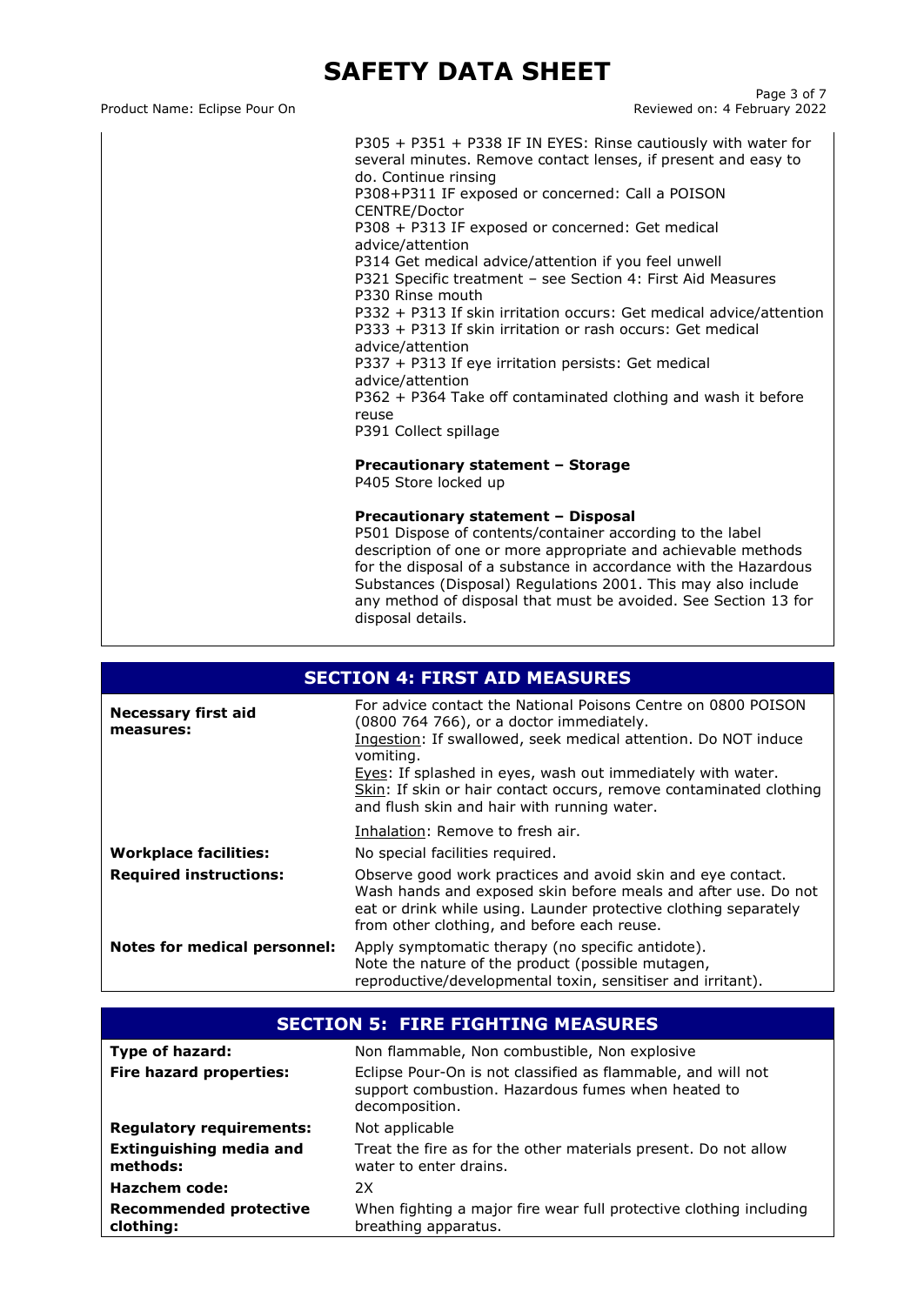### **SECTION 6: ACCIDENTAL RELEASE MEASURES**

| <b>Emergency procedures:</b> |  |  |
|------------------------------|--|--|
|                              |  |  |

**Emergency procedures:** Wear suitable protective clothing. Restrict access to contaminated area. Contain the spill and prevent further dispersion. Retrieve intact containers from site. Place damaged containers into containment devices. Absorb spills with inert material and place in waste containers. Wash the area with water and absorb with further inert material. Collect spilled material and place in sealable containers for subsequent disposal. Prevent contamination of water courses or sewers. Dispose of waste safely.

### **SECTION 7: HANDLING AND STORAGE**

| <b>Precautions for safe</b><br>handling: | Apply with well-maintained and calibrated equipment. Handle with<br>care                                                                                                                                                                           |
|------------------------------------------|----------------------------------------------------------------------------------------------------------------------------------------------------------------------------------------------------------------------------------------------------|
| <b>Regulatory requirements:</b>          | N/A                                                                                                                                                                                                                                                |
| <b>Handling practices:</b>               | N/A                                                                                                                                                                                                                                                |
| <b>Approved handlers:</b>                | Not required                                                                                                                                                                                                                                       |
| <b>Conditions for safe storage:</b>      | Store below 25 °C. Protect from light. Keep out of reach of<br>children.                                                                                                                                                                           |
| <b>Store site requirements:</b>          | This substance is subject to a requirement for an emergency<br>management plan, secondary containment and signage, whenever<br>it is held in quantities of 100 L or more. See Hazardous<br>Substances (Emergency management) regulations 25 to 42. |
| Packaging:                               | Packaging Schedule 3 (UN Packing Group III) for quantities >1 L<br>(Hazardous Substances Packaging Regulations 2001).                                                                                                                              |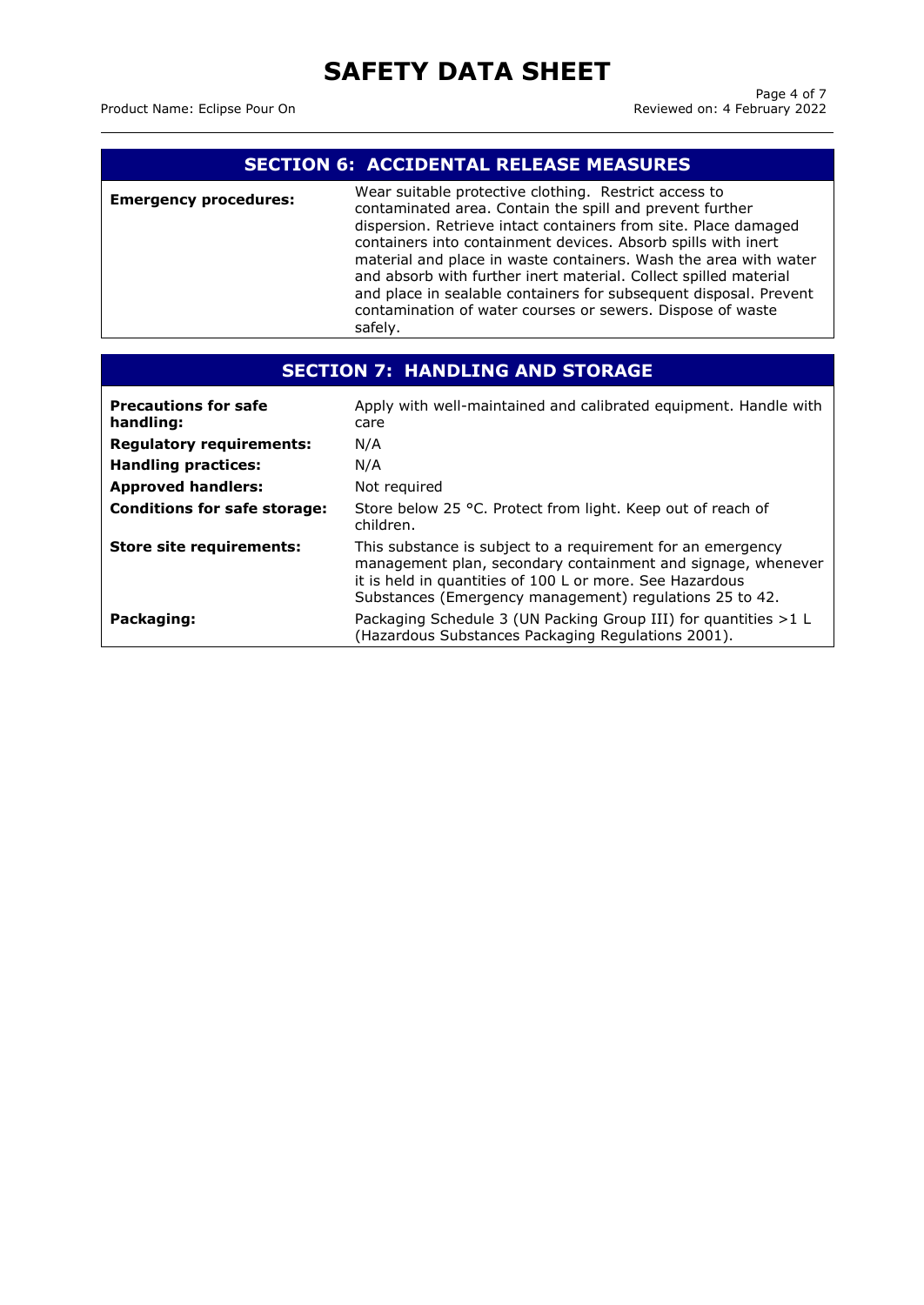## **SECTION 8: EXPOSURE CONTROL/PERSONAL PROTECTION**

| Workplace exposure<br>standards:                    | 1-methyl-2-pyrrolidinone, TWA 25 ppm, 103 mg/m <sup>3</sup><br>STEL 75 ppm, 309 mg/m <sup>3</sup><br>Dusts 10 mg/m <sup>3</sup>                |
|-----------------------------------------------------|------------------------------------------------------------------------------------------------------------------------------------------------|
| Application in the<br>workplace:                    | Prevent exposure by using engineering controls, personal<br>protective equipment and work practices that prevent skin and<br>eye contact.      |
| <b>Exposure standards outside</b><br>the workplace: | TELs and EELs are not set at this time.                                                                                                        |
| <b>Engineering controls:</b>                        | Use only in well ventilated areas.                                                                                                             |
| <b>Personal protection:</b>                         | Clothing should consist of overalls with long sleeves, and<br>impervious gloves. Wear eye protection (eg. glasses, goggles or<br>face shield). |
| <b>References:</b>                                  | N/A                                                                                                                                            |

### **SECTION 9: PHYSICAL AND CHEMICAL PROPERTIES**

| <b>Specify product data:</b>    | Formulation type: Solution<br>Appearance: Clear solution<br>Specific gravity: $~1.04$ g/mL<br>Vapour Pressure: NA<br>Solubility in Water: Abamectin is insoluble in water |
|---------------------------------|---------------------------------------------------------------------------------------------------------------------------------------------------------------------------|
| <b>Required specifications:</b> | List relevant physical and chemical data.                                                                                                                                 |
| <b>Further specifications:</b>  | Any additional data that are relevant to product.                                                                                                                         |
| <b>Specific advice:</b>         | Cross references to other sections in SDS where appropriate.                                                                                                              |

# **SECTION 10: STABILITY AND REACTIVITY**

| <b>Stability of the substance:</b>          | Stable under normal conditions of use and storage.                                        |
|---------------------------------------------|-------------------------------------------------------------------------------------------|
| <b>Conditions to avoid:</b>                 | No specific conditions to avoid                                                           |
| <b>Material to avoid:</b>                   | No specific materials to avoid.                                                           |
| <b>Hazardous decomposition</b><br>products: | No hazardous decomposition products are expected, except when<br>heated to decomposition. |
| <b>Hazardous polymerization:</b>            | Components are not expected to form hazardous polymers.                                   |
| <b>Specific data:</b>                       | N/A                                                                                       |

### **SECTION 11: TOXICOLOGICAL INFORMATION**

| Data and interpretation: | May be harmful if swallowed. Can cause skin irritation. Can cause<br>eye irritation. Repeated exposure may cause skin allergy.<br>Levamisole may possibly cause damage to genetic material. 1-<br>methyl-2-pyrrolidinone can affect development and/or<br>reproduction. Abamectin may possibly have effects on or via<br>lactation. Levamisole (blood and haematopoietic system) and<br>abamectin (nervous system) may possibly cause organ damage.                                                                                                                                                                                                                                                                                                                                        |
|--------------------------|--------------------------------------------------------------------------------------------------------------------------------------------------------------------------------------------------------------------------------------------------------------------------------------------------------------------------------------------------------------------------------------------------------------------------------------------------------------------------------------------------------------------------------------------------------------------------------------------------------------------------------------------------------------------------------------------------------------------------------------------------------------------------------------------|
| Summaries data:          | Abamectin: Abamectin is a highly effective insecticide and<br>acaricide produced by the soil microbe Streptomycetes avermitilis.<br>It acts by stimulating the release of gamma-aminobutyric acid, an<br>inhibitory neurotransmitter, causing paralysis of the parasite. It is<br>highly toxic to invertebrates in the aquatic, soil and terrestrial<br>environments. Aquatic organisms: Abamectin is highly toxic to<br>fish and extremely toxic to aquatic invertebrates $[LC_{50}$ Rainbow<br>trout is 3.6 ppb (96hrs); EC <sub>50</sub> Daphnia magna 0.34 ppb (48hrs)].<br>Persist: yes. Soil organisms: Dung beetle Terrestrial fate value<br>20-40. Abamectin is toxic to mammals $[LD_{50}$ (oral, rats) 8.7<br>mg/kg], but is less toxic to birds $[LC_{50}$ Bobwhite quail >2000 |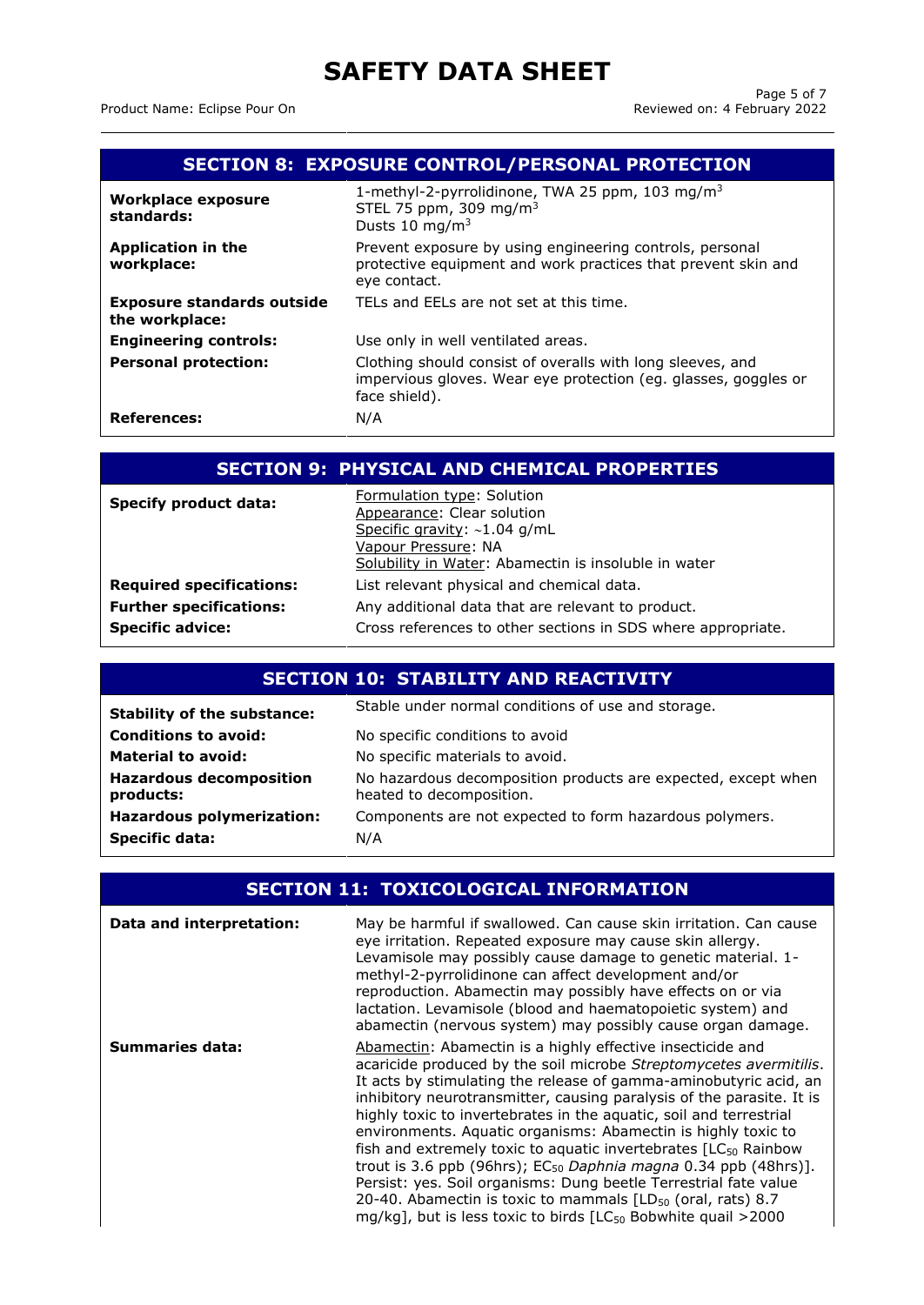# **SAFETY DATA SHEET**

Product Name: Eclipse Pour On

Page 6 of 7<br>Reviewed on: 4 February 2022

mg/kg]. Abamectin is highly toxic to bees  $[LD_{50}$  (oral) 0.0094  $\mu$ g/bee; LD<sub>50</sub> (contact) 0.002  $\mu$ g/bee]. Levamisole: Levamisole is a broad-spectrum anthelmintic with a

long history of use in cattle and sheep. It has moderate to high acute toxicity  $[LD_{50}$  (oral, rats & mice) = 200-500 mg/kg]. A potential mutagen [levamisole] induced chromosome gaps and breaks in human lymphocytes in vitro and in vivo and levamisole hydrochloride induced an increase in the mitotic index, numerical chromosomal changes (aneuploidy, polyploidy) and structural chromosomal changes]. Haemolytic anaemic was the main toxic effect demonstrated in repeated dose animal studies (LOAEL 1.25 mg/kg/day). In humans, levamisole has been associated with various non-specific effects (nausea, vomiting, rashes). Levamisole has induced leucopenia and agranulocytosis (idiosyncratic) at low doses.

1-methyl-2-pyrrolidinone: Low acute toxicity [LD<sub>50</sub> (oral, rabbit) 3500 mg/kg; LD<sub>50</sub> (dermal) >8000 mg/kg]. In reproductive studies in laboratory animals, repeated dose exposure from mating to weaning was associated with lower pup body weights, reduced fertility and fecundity, reduced litter sizes, reduced pup survival, resorptions and malformations, (NOEL 50 mg/kg/day). Irritant to skin and eyes.

| <b>SECTION 12: ENVIRONMENTAL INFORMATION</b>     |                                                                                                                                                                                                                                                                                                                                                                                                                                                                                                                                                                                                                                                                                                                                                                                                                                                                                                                                                                                                                                                                                                                                                                                                       |  |
|--------------------------------------------------|-------------------------------------------------------------------------------------------------------------------------------------------------------------------------------------------------------------------------------------------------------------------------------------------------------------------------------------------------------------------------------------------------------------------------------------------------------------------------------------------------------------------------------------------------------------------------------------------------------------------------------------------------------------------------------------------------------------------------------------------------------------------------------------------------------------------------------------------------------------------------------------------------------------------------------------------------------------------------------------------------------------------------------------------------------------------------------------------------------------------------------------------------------------------------------------------------------|--|
| <b>Potential environmental</b><br>interactions:  | Very toxic to aquatic organisms. Harmful to the soil environment.<br>Harmful to terrestrial vertebrates. Very toxic to terrestrial<br>invertebrates.                                                                                                                                                                                                                                                                                                                                                                                                                                                                                                                                                                                                                                                                                                                                                                                                                                                                                                                                                                                                                                                  |  |
| Data organisation :                              | $\Delta$ bamectin: Abamectin is an acute oral toxin [LD <sub>50</sub> (oral) 8.7-12.8<br>mg/kg]. Ingestion of a single large dose of abamectin by humans<br>$(\sim 100 \text{ mg/kg})$ was associated with coma, hypotension and<br>respiratory failure. Clinical signs in repeated-dose laboratory<br>animal studies included ataxia, tremor, mydriasis, emesis, pupil<br>dilation and coma. High doses produced respiratory failure and<br>deaths. The critical adverse effects in multigenerational<br>reproductive studies were mortality and reduced weight gain of<br>pups in early lactation (NOAEL 0.12 mg/kg/day).<br>Levamisole:<br>Levamisole is potentially toxic to terrestrial vertebrates based on<br>laboratory animal toxicity data $[LD_{50}$ (oral, rats & mice) = 200-<br>500 mg/kg]. Not toxic to fish or honey bees. Levamisole does not<br>bioaccumulate in biological systems. In soil, levamisole has a half-<br>life of five to seventy five days depending on sunlight, soil type<br>and climatic conditions. Levamisole binds strongly to soil particles<br>and organic matter. It does not leach in soils and is readily<br>degraded by hydrolysis and microbial action. |  |
| <b>Environmental risk and</b><br>safety phrases: | ENVIRONMENTALLY HAZARDOUS SUBSTANCE, LIQUID, N.O.S.<br>(Abamectin 1%)                                                                                                                                                                                                                                                                                                                                                                                                                                                                                                                                                                                                                                                                                                                                                                                                                                                                                                                                                                                                                                                                                                                                 |  |

| <b>SECTION 13: DISPOSAL CONSIDERATIONS</b> |                                                                                                                                                                                                                                                                                                                                                                                                               |
|--------------------------------------------|---------------------------------------------------------------------------------------------------------------------------------------------------------------------------------------------------------------------------------------------------------------------------------------------------------------------------------------------------------------------------------------------------------------|
| <b>Disposal information:</b>               | Preferably dispose of the product by use. Otherwise dispose of<br>product and packaging at an approved landfill or other approved<br>facility. Avoid contamination of any water source. Burn empty<br>container in an appropriate incinerator, if circumstances such as<br>wind direction permit. Otherwise crush or puncture and bury in a<br>suitable landfill. Do NOT use container for any other purpose. |